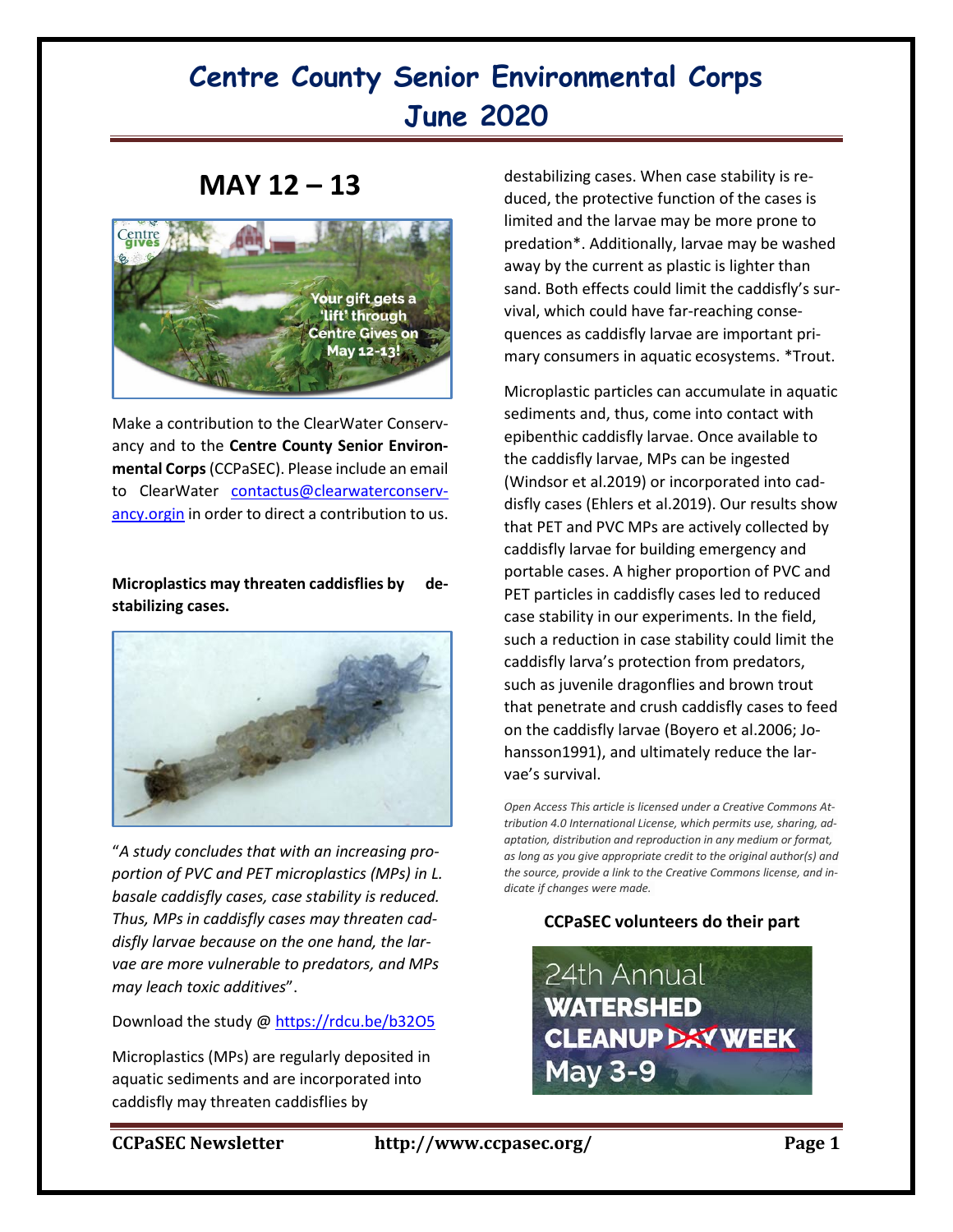## **Centre County Senior Environmental Corps June 2020**

Because of COVID-19 concerns, smaller cleanup efforts were conducted during the week of May 3-9. This 24-year-old tradition of keeping our streams and waterways clean while still maintaining our social distance.



Dave Truesdale, Dan DeLotto, Kathi Ferigno and Genie Robine did a cleanup on Filmore

and Purdue Mt. Roads. On Monday, May 4th, they worked about four hours and picked up about 20 bags of trash. Fortunately, for us, Genie didn't need to cart it all home for home garbage pickup, which was the plan for this year, since the usual procedures for cleanups were cancelled. The Benner Township personal came by and trucked our bags away for them. It definitely was not our usual Pa SEC effort but very good, under the circumstances.



Lou Meyer reports that several persons representing "CCPaSEC" (Susan and Lou) and rep-

resenting the Liberty Hill community in Boalsburg, Pa. (Sandy and Keith Ellman) participated in the Clearwater Conservancy Watershed Cleanup Week today. Picked up trash along Route 45 -- Earlysville Road between Business rt. 322 and the Mt. Nittany Expressway!

#### **Study finds creatures can consume Styrofoam**

Researchers have found that mealworms can consume potentially toxic plastic additives without ill effects may help solve the world of its massive plastic problem.

The team observed the mealworms eat their way through a block of Styrofoam and excrete 90 percent of a flame retardant used in the plastic

> *Stanford Woods Institute for the Environment* **<https://woods.stanford.edu/>**

Centre County will benefit from several wildlife grants that are part of \$1.5 million in [National](https://www.nfwf.org/whoweare/mediacenter/pr/Pages/nfwf-announces-third-year-of-grants-from-central-appalachia-habitat-stewardship-program-2019-1210.aspx)  [Fish and Wildlife Foundation](https://www.nfwf.org/whoweare/mediacenter/pr/Pages/nfwf-announces-third-year-of-grants-from-central-appalachia-habitat-stewardship-program-2019-1210.aspx) funding for conservation of forest and aquatic habitats across the central Appalachia region.

Pennsylvania Wilds, including parts of Centre County, the American Bird Conservatory received a \$175,000 toward a \$375,000 project to improve forest management planning and habitat management for birds, including the goldenwinged warbler, cerulean warbler and wood thrush.

Those dynamic conditions, said Dave Gustafson, chief forester with the Pennsylvania Game Commission, will come as a result of actively managing forests through timber harvesting and prescribed fire to create young forest habitats and preserve mature forests. Hunters, bird-watchers and hikers might find the forest management helps them better interact with wildlife, he said, and several eyewitness accounts have already confirmed that.

The mix of young and older forests, said Larkin, are crucial to supporting the life cycle of the golden-winged warbler, cerulean warbler and wood thrush, all of which need different types of forests at different stages in their reproductive cycles.